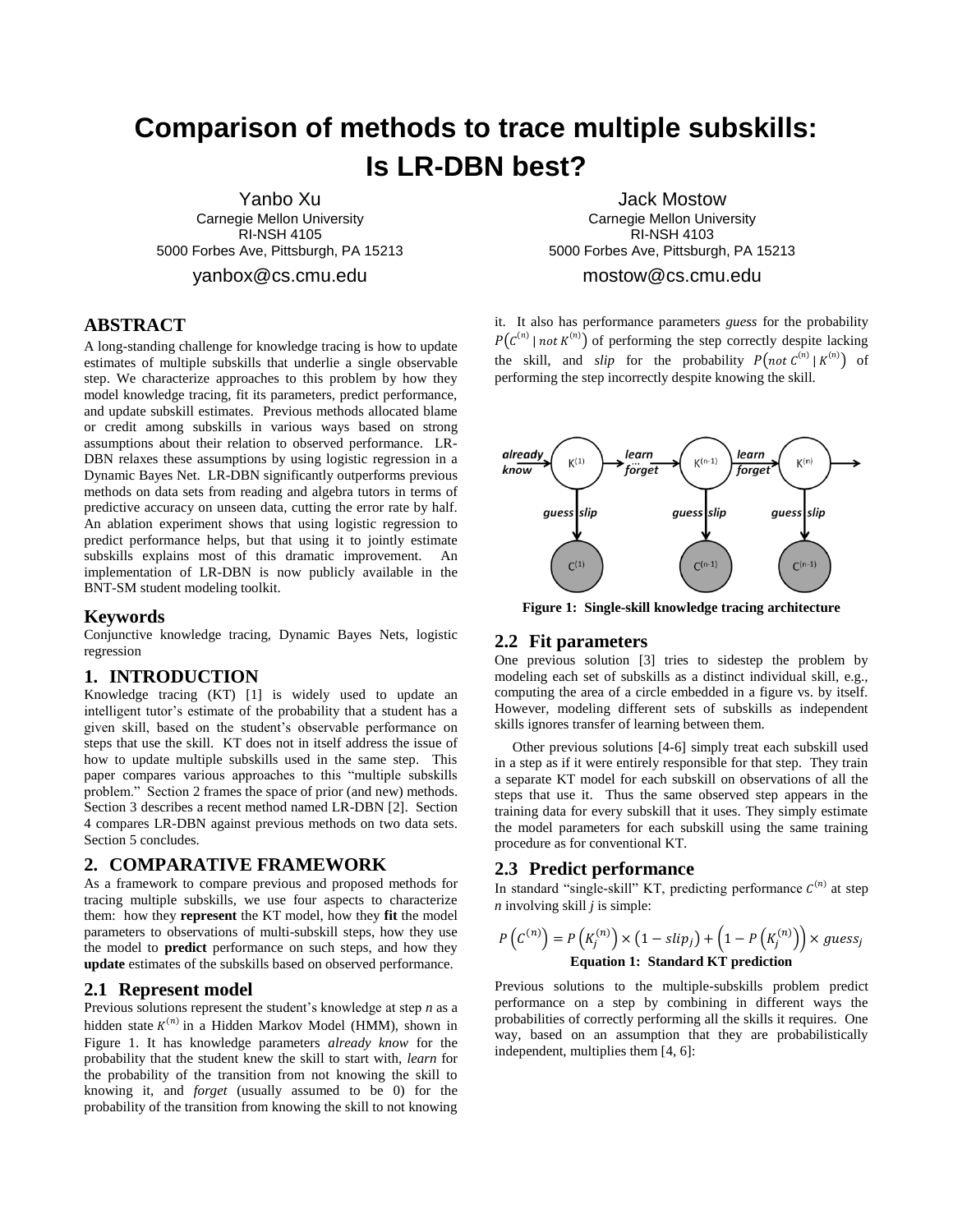$$
P(C^{(n)}) = \prod_{j} P(K_j^{(n)}) \times (1 - slip_j) + (1 - P(K_j^{(n)})
$$
  
× guess<sub>j</sub>

**Equation 2: Independent subskills performance prediction**

The weakest-subskill alternative [\[5\]](#page-7-5) takes their minimum:

$$
P(C^{(n)}) = Min_j P(K_j^{(n)}) \times (1 - slip_j) + (1 - P(K_j^{(n)}))
$$
  
× guess<sub>j</sub>

**Equation 3: Weakest-subskill performance prediction**

#### **2.4 Update estimate**

To update its estimate of a skill *j* based on the observed success of a step *n* that uses it, standard KT applies Bayes' rule:

$$
P_{posterior}\left(K_j^{(n)}\right) = P\left(K_j^{(n)}\middle| C^{(n)}\right)
$$
  
= 
$$
\frac{P\left(K_j^{(n)}\right) \times (1 - \text{slip}_j)}{P\left(K_j^{(n)}\right) \times (1 - \text{slip}_j) + \left(1 - P\left(K_j^{(n)}\right)\right) \times \text{guess}_j}
$$

#### <span id="page-1-1"></span>**Equation 4: Standard KT skill update for successful step**

Conversely, the standard update rule if the step fails is:

$$
P_{posterior}\left(K_j^{(n)}\right) = P\left(K_j^{(n)}\right) \text{ not } C^{(n)}\right)
$$

$$
= \frac{P\left(K_j^{(n)}\right) \times slip_j}{P\left(K_j^{(n)}\right) \times slip_j + \left(1 - P\left(K_j^{(n)}\right)\right) \times \left(1 - guess_j\right)}
$$

#### **Equation 5: Standard KT skill update for failed step**

<span id="page-1-2"></span>Either way, it estimates the probability of knowing the skill at the next step as either knowing without forgetting, or learning:

$$
P\left(K_j^{(n+1)}\right) = P_{posterior}\left(K_j^{(n)}\right) \times \left(1 - forget_j\right) + \left(1 - P_{posterior}\left(K_j^{(n)}\right)\right) \times learn_j
$$

#### **Equation 6: Standard KT next-step update**

When a step involves multiple subskills, previous methods use different ways to allocate responsibility among them for the observed success or failure of the step. The "full responsibility" approach applies these equations to all the subskills. The "update weakest subskill" approach simply applies the standard update equations above to whichever subskill in a step has the lowest probability, and leaves the others unchanged. Its "blame weakest, credit rest" variant credits the other subskills as correct even if the step failed.

Conjunctive knowledge tracing (CKT) [\[6\]](#page-7-4) also predicts the probability of a step succeeding as a product of its subskill probabilities using Equation 2, and gives all of them full credit for success using Equation 4*.* However, rather than place full blame on each subskill for failure, CKT apportions blame among them differently. Instead of using Equation 5 to update each subskill based just on its own *guess* and *slip* probabilities, CKT takes into account those of the other subskills as well, as follows.

Bayes' rule says how to update a skill based on performance:

$$
P_{posterior}\left(K_j^{(n)} \mid not \ C^{(n)}\right) = \frac{P(not \ C^{(n)} \mid K_j^{(n)}) \times P(K_j^{(n)})}{P(not \ C^{(n)})}
$$
  
Equation 7: Bayes' rule for skill update

Conditioning on having skill *j* at step *n* reduces  $P(K_i^{(n)})$  to 1, simplifying the numerator of Equation 9 to:

$$
P(not C^{(n)} | K_j^{(n)}) = slip_j + (1 - slip_j)
$$

$$
\times \prod_{i \neq j} \left[ P(K_i^{(n)}) \times (1 - slip_i) + (1 - P(K_i^{(n)})) \times guess_i \right]
$$

## **Equation 8: CKT subskills update for failed step**

CKT computes the denominator by assuming independence:

$$
P\big(not C^{(n)}\big) = 1 - P\big(C^{(n)}\big) =
$$

$$
-\prod_j \Big[P(K_j^{(n)}) \times \big(1 - \text{slip}_j\big) + \big(1 - P(K_j^{(n)})\big) \times \text{guess}_j\big]
$$

#### **Equation 9: CKT prediction based on multiple subskills**

Next, we introduce a different strategy of using logistic regression in KT to trace multiple subskills.

# <span id="page-1-0"></span>**3. USING LOGISTIC REGRESSION TO TRACE MULTIPLE SUBSKILLS**

We now describe two newer methods that trace multiple subskills using logistic regression. Previous KT methods fit their parameters independently using the same algorithm as for singleskill KT, thereby implicitly assigning full and equal responsibility to all the subskills in an observed step, and predict performance based on the weakest subskill or by multipying subskill estimates. Section 3.1 describes LR-DBN, which changes both these aspects by using Expectation Maximization (EM) [\[7\]](#page-7-6) to fit parameters for multiple subskills simultaneously, and by using logistic regression to predict performance. As an ablation experiment to shed light on the relative impact of these two innovations, Section [3.2](#page-2-0) introduces LR-DBN Minus, a hybrid method that fits the standard KT model just as previous methods do, but uses logistic regression to do prediction.

#### **3.1 LR-DBN**

 $\mathbf{1}$ 

LR-DBN is a recent but published method [\[2,](#page-7-1) [8\]](#page-7-7) to trace multiple subskills, so we summarize it here only briefly in terms of the four aspects discussed in Section 2.



**Figure 2: Knowledge tracing with logistic regression**

**Represent model:** Like standard KT, LR-DBN represents the knowledge for step *n* as a hidden knowledge state  $K^{(n)}$  in a dynamic Bayes net. However, as Figure 2 illustrates, LR-DBN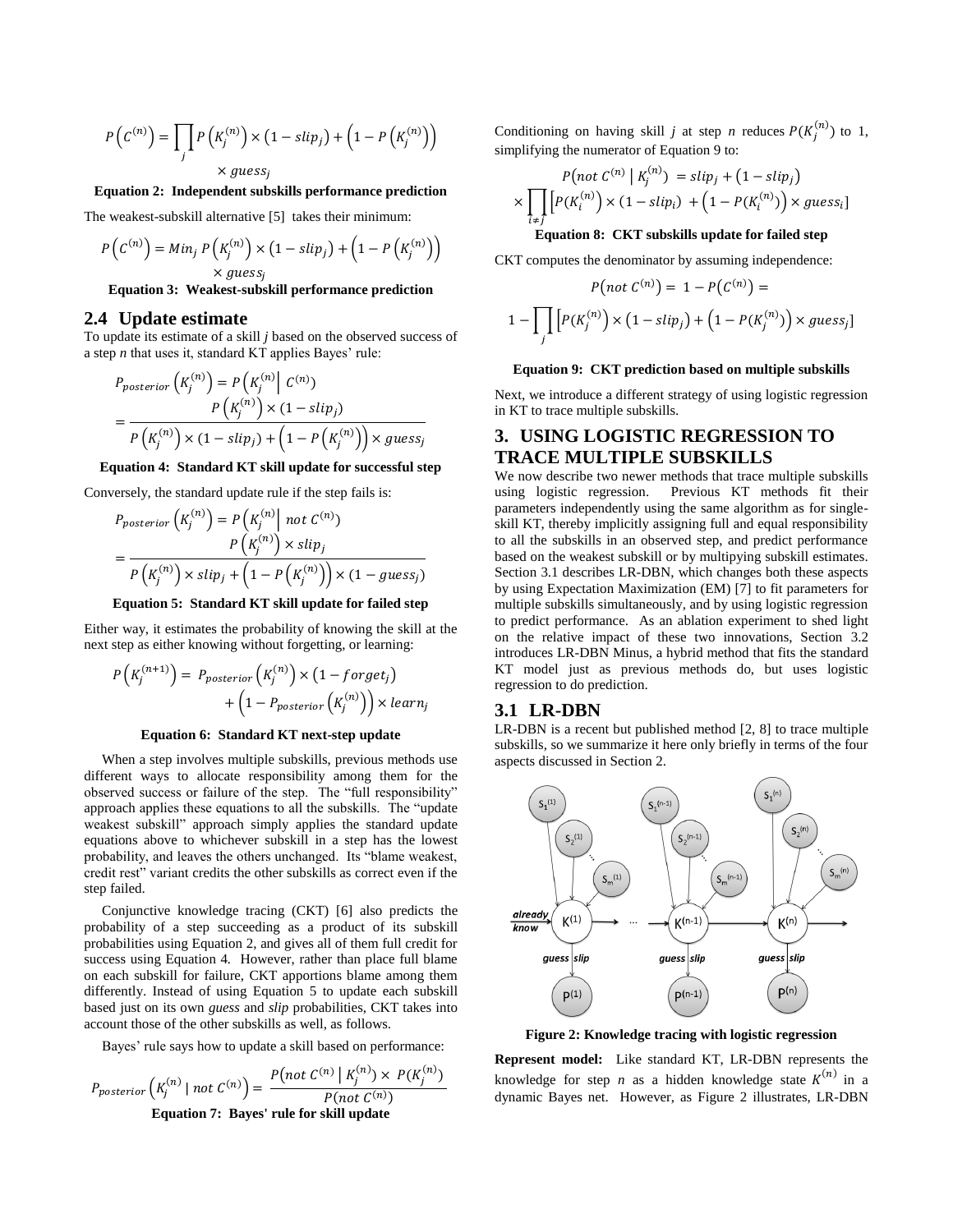adds a layer of observable states  $S_i^{(n)}$  as indicator variables to represent whether step *n* involves subskill *j*: 1 if so, 0 if not.

LR-DBN uses logistic regression to model the initial hidden knowledge state at step *0* and the transition probabilities from step *n-1* to *n* as follows:

 $\sim$ 

$$
P\left( not\ K^{(0)} \right) = \ \frac{exp\ \left( -\sum_{j=1}^{m} \beta_{j}^{(0)} S_{j}^{(0)} \right)}{1 + exp\ \left( -\sum_{j=1}^{m} \beta_{j}^{(0)} S_{j}^{(0)} \right)}
$$
\n
$$
P\left( not\ K^{(n)} \mid not\ K^{(n-1)} \right) = \ \frac{exp\ \left( -\sum_{j=1}^{m} \beta_{j} S_{j}^{(n)} \right)}{1 + exp\ \left( -\sum_{j=1}^{m} \beta_{j} S_{j}^{(n)} \right)}
$$
\n
$$
P\left( not\ K^{(n)} \mid K^{(n-1)} \right) = \ \frac{exp\ \left( -\sum_{j=1}^{m} \gamma_{j} S_{j}^{(n)} \right)}{1 + exp\ \left( -\sum_{j=1}^{m} \gamma_{j} S_{j}^{(n)} \right)}
$$

#### **Equation 10: Logistic regression to combine subskills**

<span id="page-2-1"></span>These three conditional probabilities for each subskill replace the KT knowledge parameters *already know*, *learn*, and *forget***,**  but LR-DBN retains KT's *guess* and *slip* parameters at each step.

**Fit parameters:** LR-DBN uses Expectation Maximization (EM) [\[7\]](#page-7-6) to fit parameters for all subskills together.

**Predict performance:** LR-DBN uses logistic regression in a Dynamic Bayes Net to combine multiple subskills more flexibly than using Equation 2 to multiply their probabilities or Equation 3 to take their minimum, but it uses Equation 1 to predict expected performance based on estimated knowledge, *guess,* and *slip*.

**Update estimates:** LR-DBN uses the same Bayes rule as singleskill KT to update its estimate of the hidden knowledge state in Equation 4, Equation 5, and Equation 6.

#### <span id="page-2-0"></span>**3.2 LR-DBN Minus**

LR-DBN Minus is a hybrid of LR-DBN and standard KT. It combines KT's single-skill fitting process with LR-DBN's update and prediction based on logistic regression. The key is to convert the probability of knowing a subskill into a coefficient in logistic regression. LR-DBN uses logistic regression to model the transition probabilities between knowledge states, as well as the relation of the knowledge state at each step to the subskills it involves [\[2\]](#page-7-1). Thus, given the set of subskills  $\{S_i^{(n)}\}$  used at step n,

a set of coefficients  $\{\beta_i^{(n)}\}$  exists such that

$$
P(K^{(n)}) = 1 - sigmoid\left(\sum_{j=1}^{m} \beta_j^{(n)} S_j^{(n)}\right)
$$

#### **Equation 11: Logistic regression for the knowledge state**

If we assume step *n* requires only a single subskill *i*, then  $S_i$ for all the j's such that  $j \neq i$ , and transformations between the probabilities  $P\left(K_i^{(n)}\right)$  and the coefficients  $\beta_i^{(n)}$  are:

$$
P\left(K_i^{(n)}\right) = 1 - sigmoid\left(\beta_i^{(n)}\right)
$$

$$
\beta_i^{(n)} = logit(1 - P\left(K_i^{(n)}\right))
$$

#### **Equation 12: Transformation between probabilities and logistic regression coefficients**

To update the estimates, we need to distribute the update at each step that is calculated either from [Equation 4](#page-1-1) or [Equation 5](#page-1-2) to the subskill coefficients. We assume that the coefficient for each subskill changes by the same amount  $\Delta \beta$  when updated:

$$
P_{posterior}\left(K^{(n)}\right) = 1 - sigmoid(\sum_{j=1}^{m} (\beta_j^{(n)} + \Delta \beta) S_j^{(n)})
$$

#### **Equation 13: Update coefficients in LR-DBN Minus**

Then the update of each subskill becomes:

$$
P_{posterior}\left(K_j^{(n)}\right) = 1 - sigmoid((\beta_j^{(n)} + \Delta \beta) S_j^{(n)})
$$

#### **Equation 14: Update subskills in LR-DBN Minus**

Next we still use the standard KT Equation 6 to update subskills at step  $n+1$ . Now we have successfully transformed LR-DBN to upate on standard KT parameters. Note that we replace the separate *guess<sub>i</sub>* and  $slip_j$  parameters for each subskill *j* with uniform *guess* and *slip* for all the steps. The reason is that LR-DBN combines subskills to estimate the probability of the student knowing a step and then uses *guess* and *slip* to predict performance. In contrast, previous methods apply *guess<sup>j</sup>* and *slip<sup>j</sup>* to each subskill *j* before combining them to predict performance on the step.

#### **4. EXPERIMENTAL EVALUATION**

To compare LR-DBN and LR-DBN Minus to previous methods for tracing multiple subskills, we fit seven models to real data, summarized in Table 1: LR-DBN, LR-DBN Minus, CKT, and three variants of standard KT distinguished by how they update estimated skills: "full responsibility," "blame weakest, credit rest," and "update weakest subskill," with majority class as an additional baseline. Sections [4.1](#page-3-0) and [4.2](#page-3-1) describe our data and results.

**Table 1: Summary of models compared**

<span id="page-2-2"></span>

| <b>Models</b>                           | Fit                                                                                                             | <b>Predict</b>                                      | <b>Update</b>                                                                   |
|-----------------------------------------|-----------------------------------------------------------------------------------------------------------------|-----------------------------------------------------|---------------------------------------------------------------------------------|
| <b>LR-DBN</b>                           | Train subskills<br>together.<br>Logistic<br>regression<br>assigns<br>responsibility.                            | Logistic<br>regression<br>on subskill<br>estimates. | Update subskills<br>together. Logistic<br>regression assigns<br>responsibility. |
| <b>LR-DBN</b><br><b>Minus</b>           |                                                                                                                 |                                                     |                                                                                 |
| <b>CKT</b>                              | Train subskills<br>separately.<br>Assign each<br>one full<br>responsibility.<br><b>Identify larger</b><br>class | Multiply<br>subskill<br>estimates.                  | Update subskills<br>together. Bayes<br>equations assign<br>responsibility.      |
| Full<br>responsibility                  |                                                                                                                 |                                                     | Update subskills<br>separately, each with<br>full responsibility.               |
| <b>Blame</b><br>weakest,<br>credit rest |                                                                                                                 | Minimum of<br>subskill<br>estimates.                |                                                                                 |
| <b>Update</b><br>weakest<br>subskill    |                                                                                                                 |                                                     | Update only the<br>weakest subskill.                                            |
| Majority<br>class                       |                                                                                                                 | Majority<br>class                                   | No update                                                                       |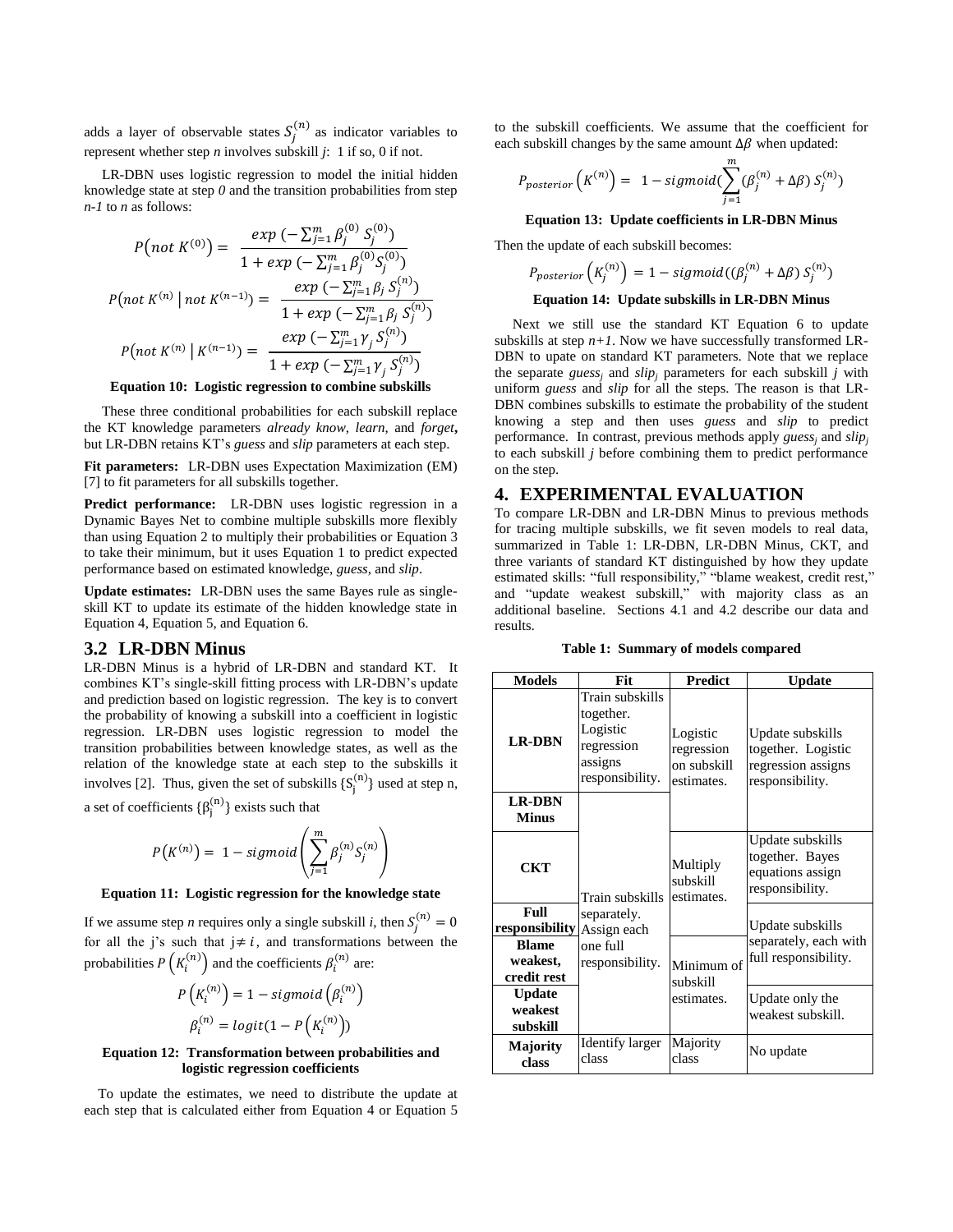## <span id="page-3-0"></span>**4.1 Data sets**

We train and test the models on real data from two tutors used at schools. One data set is from children using Project LISTEN's Reading Tutor [\[9\]](#page-7-8) at primary schools during the 2005-2006 school year. To model their oral reading fluency, we define performance  $C^{(n)}$  as whether the Reading Tutor scored a text word as read fluently at step *n*, i.e., read without help or hesitation and recognized by the automated speech recognizer. We assume that whether a student read a word fluently depended on whether the student knew the requisite subskills, namely the grapheme-tophoneme mappings in the word. Due to the large amount of data (1,792,103 read words from 275 students), we randomly selected 20 children who read a total of 80,268 words (3,972 distinct word types) with 320 unique grapheme-phoneme mappings. To counteract the prevalence of high-frequency words like *the*, we include at most the first 20 of each student's encounters of a word in the training data, leaving 24,145 read words. We do not limit the test data, so it includes 40,867 words.

The other data set [\[10\]](#page-7-9) came from 123 high school students working on a geometry area unit of the Bridge to Algebra Cognitive Tutor<sup>®</sup>. The model for each student includes the same 50 subskills, and predicts whether the student will perform a step correctly. Again we include at most the first 20 of each student's encounters of a step in the training data, leaving 11,730 algebra practice steps, but 22,737 steps of test data.

The data sets from both tutors are unbalanced. The Reading Tutor scored 68.84% of the words in the training set as fluent, and 74.31% of the words in the test set. The Algebra Tutor rated 74.22% of the steps in the training data as correct, and 84.63% of the steps in the test data.

We fit each model separately for each student, as opposed to training a single model on the data for all the students. One reason is computational expedience: unlike methods that fit a separate model for each subskill, LR-DBN fits a single model for all the subskills, which involves processing much more data at a time. Training this model on all the students' data at once would be computationally unwieldy. The other reason is to compare methods fairly. Except for LR-DBN, it is feasible to train a single model of a subskill on the data for all the students, and in fact we tried it, but the resulting model does not perform as well as training a separate model for each student.

For all the methods, we fit the model for each student to the first half of the student's steps, and test it on the second half. We report average per-student accuracy on the unseen test data, weighting its mean and variance by per-student sample size to derive 95% confidence intervals. We use paired T-tests, paired by student, to rate LR-DBN's accuracy against each other method.

# <span id="page-3-1"></span>**4.2 Results**

Table 2 and Table 3 list all seven methods in decreasing order of their binary predictive accuracy on the test data. LR-DBN dramatically outpredicts all the other methods. LR-DBN's overall accuracy on the Reading Tutor data is 13% higher than majority class, vs. only 1% for the next method. For the Algebra Tutor data, LR-DBN is the only method that beats the majority class, by 7%. That is, on both data sets, LR-DBN has only half the error rate of the next best method.

For unbalanced data, accuracy on the minority class can be especially important. The minority class in our tutor data represents negative student outcomes to remediate by means of

|  | Table 2: Mean per-student accuracy on Reading Tutor data                      |
|--|-------------------------------------------------------------------------------|
|  | (95% confidence interval in parentheses) compared to LR-DBN is                |
|  | significantly $(p<.01)$ worse if underlined, or <i>better if italicized</i> . |

| <b>Models</b>                           | <b>Accuracy</b>          | <b>Accuracy</b><br>Within<br><b>Positive</b><br><b>Class</b> | Accuracy<br>Within<br><b>Negative</b><br><b>Class</b> |
|-----------------------------------------|--------------------------|--------------------------------------------------------------|-------------------------------------------------------|
| <b>LR-DBN</b>                           | 87.31%                   | 91.17%                                                       | 75.80%                                                |
|                                         | $(\pm 1.90\%)$           | $(\pm 2.80\%)$                                               | $(\pm 12.53\%)$                                       |
| <b>Update</b><br>weakest<br>subskill    | 74.53%<br>$(\pm 4.55\%)$ | 95.06%<br>$(\pm 2.73\%)$                                     | 15.15%<br>$(\pm 5.29\%)$                              |
| <b>Majority class</b>                   | 74.31%                   | 100.00%                                                      | 0.00%                                                 |
| <b>LR-DBN</b>                           | 74.11%                   | 90.71%                                                       | 26.09%                                                |
| <b>Minus</b>                            | $(\pm 5.05\%)$           | $(\pm 7.89\%)$                                               | $(\pm 11.61\%)$                                       |
| <b>Blame</b><br>weakest,<br>credit rest | 73.90%<br>$(\pm 4.59\%)$ | 92.36%<br>$(\pm 3.86\%)$                                     | 20.52%<br>$(\pm 6.43\%)$                              |
| <b>CKT</b>                              | 72.79%                   | 89.47%                                                       | 24.52%                                                |
|                                         | $(\pm 3.99\%)$           | $(\pm 3.52\%)$                                               | $(\pm 7.76%)$                                         |
| Full                                    | 66.20%                   | 72.30%                                                       | 48.53%                                                |
| responsibility                          | $(\pm 5.39\%)$           | $(\pm 10.24\%)$                                              | $(\pm 12.87\%)$                                       |

**Table 3: Mean per-student accuracy on Algebra Tutor data** is significantly  $(p<.001)$  worse than LR-DBN's where underlined; *italicized values* are significantly better.

| <b>Models</b>                           | Accuracy                 | <b>Accuracy</b><br>Within<br><b>Positive</b><br><b>Class</b> | Accuracy<br>Within<br><b>Negative</b><br><b>Class</b> |
|-----------------------------------------|--------------------------|--------------------------------------------------------------|-------------------------------------------------------|
| <b>LR-DBN</b>                           | 91.99%<br>$(\pm 2.00\%)$ | 96.5%<br>$(\pm 1.30\%)$                                      | 72.3%<br>$(\pm 7.80\%)$                               |
| <b>Majority class</b>                   | 84.63%                   | 100.00%                                                      | 0.00%                                                 |
| <b>CKT</b>                              | 84.38%<br>$(\pm 1.14\%)$ | 99.03%<br>$(\pm 0.26\%)$                                     | 20.44%<br>$(\pm 3.11\%)$                              |
| Full<br>responsibility                  | 84.27%<br>$(\pm 1.13\%)$ | 95.65%<br>$(\pm 0.88\%)$                                     | 34.55%<br>$(\pm 4.60\%)$                              |
| <b>LR-DBN</b><br><b>Minus</b>           | 83.92%<br>$(\pm 1.17\%)$ | 97.23%<br>$(\pm 0.62\%)$                                     | 25.80%<br>$(\pm 3.84\%)$                              |
| <b>Blame</b><br>weakest,<br>credit rest | 80.38%<br>$(\pm 1.13\%)$ | 90.70%<br>$(\pm 0.72\%)$                                     | 35.28%<br>$(\pm 3.14\%)$                              |
| <b>Update</b><br>weakest<br>subskill    | 79.59%<br>$(\pm 1.19\%)$ | 91.13%<br>$(\pm 0.69\%)$                                     | 29.20%<br>$(\pm 2.76\%)$                              |

practice and instruction. LR-DBN beats every other method on the minority class by over 20% absolute in both data sets.

What does comparison to LR-DBN Minus reveal about the relative contributions of the fitting and update procedures? LR-DBN Minus uses the same fitting procedure as conventional knowledge tracing, but uses logistic regression to update estimates. It performs substantially worse than LR-DBN, and comparably to the other methods. We conclude that LR-DBN's accuracy benefits more from its fitting procedure than from using logistic regression to combine estimates of hidden subskills.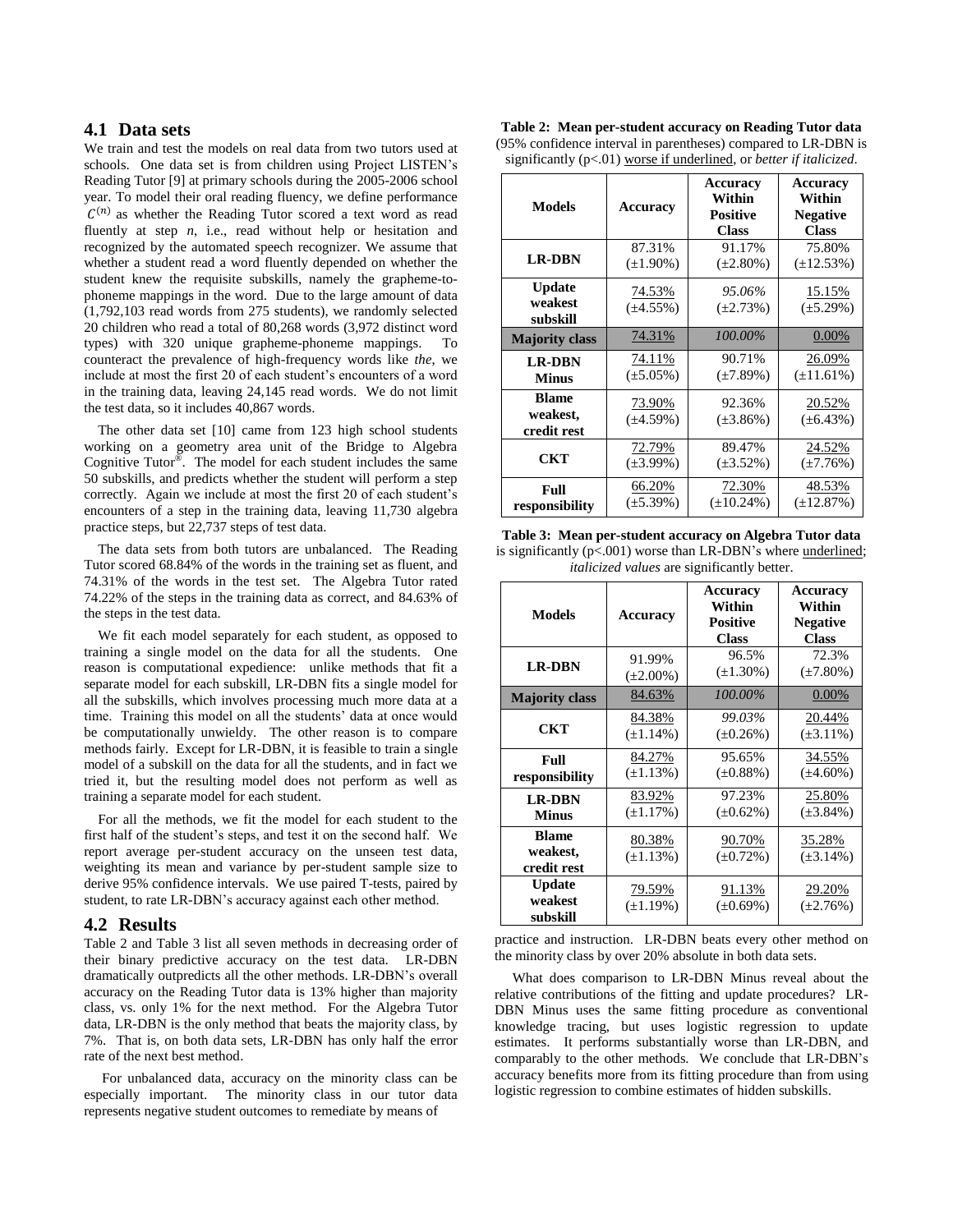Why does LR-DBN outpredict the other methods? Possible reasons include the strong assumptions that it avoids, but which they make implicitly by fitting and updating subskill estimates separately, multiplying them to predict performance on a step, and assigning each subskill full responsibility for the step's outcome. Inspection of Table 1 reveals that this last assumption is the only one they all have in common, implicating it as the likeliest culprit.

Predictive accuracy is just one way to evaluate student models. A more sensitive metric is model fit as measured by data likelihood, penalized by model complexity. Table 4 and Table 5 list the complexity-penalized model fits of the methods on the two data sets in increasing order, as scored by the Akaike information criterion (AIC) [\[11\]](#page-7-10) and Bayesian information criterion (BIC) [\[12\]](#page-7-11), defined respectively as:

#### $AIC = 2k - 2ln(L)$

## $BIC = -2\ln(L) + k \cdot ln(n)$

**Equation 15: Formulas for calculating AIC and BIC**

|  | Table 4: Complexity-adjusted Reading Tutor training data fit |  |  |
|--|--------------------------------------------------------------|--|--|
|--|--------------------------------------------------------------|--|--|

| <b>Models</b>              | AIC        | BIC        | k      |
|----------------------------|------------|------------|--------|
| <b>LR-DBN</b>              | 75,054.52  | 231,226.89 | 19,300 |
| <b>LR-DBN Minus</b>        | 120,259.60 | 239,606.70 | 12.840 |
| CKT                        |            |            |        |
| <b>Full responsibility</b> | 145,779.60 | 383,730.20 | 25,600 |
| Blame weakest, credit rest |            |            |        |
| Update weakest subskill    |            |            |        |

**Table 5: Complexity-adjusted Algebra Tutor training data fit**

| <b>Models</b>                     | AIC       | BIC        | k      |
|-----------------------------------|-----------|------------|--------|
| <b>LR-DBN</b>                     | 60,545.20 | 201,052.44 | 19.065 |
| <b>LR-DBN Minus</b>               | 43.195.94 | 143,962.30 | 12.546 |
| CKT                               |           |            |        |
| <b>Full responsibility</b>        | 67,303.94 | 264,885.00 | 24,600 |
| <b>Blame weakest, credit rest</b> |           |            |        |
| <b>Update weakest subskill</b>    |           |            |        |

Both AIC and BIC measure model fit as log-likelihood of the training data, *ln(L)*, penalized by model complexity (number of parameters, *k*). BIC also penalizes the number of observations, *n*. We calculate the number of parameters per student as follows:

LR-DBN fits the 3 groups of coefficients for each of the subskills and one intercept in [Equation 10,](#page-2-1) plus two shared parameters, *guess* and *slip*. For the Reading Tutor data set, this number totals  $3 \times (320 + 1) + 2 = 965$ , multiplied by the 20 children in the data sample. For the Algebra Tutor data set, it totals  $3 \times (50 + 1) + 2 = 155$ , multiplied by 123 students.

LR-DBN Minus fits 2 parameters (*already know* and *learn*) per subskill, plus 2 shared parameters (*guess* and *slip*). This number of parameters per student totals  $(2 \times 320) + 2 = 642$  for the Reading Tutor and  $(2 \times 50) + 2 = 102$  for the Algebra Tutor.

The other methods fit 4 parameters (*already know, learn, guess*  and *slip*) per subskill for each student, totaling  $4 \times 320 = 1280$  for the Reading Tutor, and  $4 \times 50 = 200$  for the Algebra Tutor.

Thus compared to previous methods, LR-DBN has about 1 less parameter per subskill, and LR-DBN Minus about 2 less.

What about the number *n* of observations? LR-DBN uses one observation per step to fit all the subskill parameters. In contrast, the other methods fit each subskill separately, assigning it full responsibility for every step that uses it, as if observing it separately for each subskill. Counting such duplicate observations as separate, they use three times as many Reading Tutor observations as LR-DBN, and twice as many Algebra Tutor observations.

[Table 6](#page-4-0) and Table 7 show the average log-likelihood of steps in the training and test data. All the methods except LR-DBN share the same likelihood on the training data because they fit parameters in the same way (as shown in [Table 1\)](#page-2-2).

<span id="page-4-0"></span>

| Table 6: Average log-likelihood for the Reading Tutor data |  |  |  |
|------------------------------------------------------------|--|--|--|
|------------------------------------------------------------|--|--|--|

| Models                            | On training<br>data | On unseen test<br>data |
|-----------------------------------|---------------------|------------------------|
| <b>LR-DBN</b>                     | $-0.7549$           | $-0.3555$              |
| CKT                               |                     | $-1.1330$              |
| <b>Full responsibility</b>        |                     | $-1.2230$              |
| <b>Blame weakest, credit rest</b> | $-1.9586$           | $-1.4944$              |
| <b>LR-DBN Minus</b>               |                     | $-1.5690$              |
| <b>Update weakest subskill</b>    |                     | $-1.6665$              |

**Table 7: Average log-likelihood for the Algebra Tutor data**

| <b>Models</b>                  | On training<br>data | On unseen<br>test data |
|--------------------------------|---------------------|------------------------|
| <b>LR-DBN</b>                  | $-0.9555$           | $-0.1503$              |
| <b>CKT</b>                     |                     | $-0.2082$              |
| <b>Full responsibility</b>     |                     | $-0.2065$              |
| Blame weakest, credit rest     | $-0.7717$           | $-0.2529$              |
| <b>LR-DBN Minus</b>            |                     | $-0.2364$              |
| <b>Update weakest subskill</b> |                     | $-0.2816$              |

Normally one might expect log-likelihood to be lower for test data than training data, by an amount reflecting the degree of overfitting. However, the models assign higher likelihood to correct steps because, as Section 4.1 mentioned, they are more common than incorrect steps in the training data, and this difference is more pronounced in the test data. Its likelihood is therefore *higher*, and hence is not a direct gauge of overfitting.

[Table 6](#page-4-0) and Table 7 reveal that LR-DBN's log-likelihood is by far the highest on unseen test data from both tutors, consistent with how dramatically it outpredicts the other methods, even though they have higher log-likelihood on the training data from the Algebra Tutor. This reversal from training to test data suggests that the other methods might overfit that training data.

In summary, LR-DBN has a smaller number *k* of parameters than the other methods (except for LR-DBN Minus), a smaller number *n* of observations (counting duplicate observations as distinct), and higher likelihood on Reading Tutor training data, where it achieves the lowest AIC and BIC scores. Most important, LR-DBN far surpasses all the other methods in accuracy and log-likelihood on unseen test data from both tutors.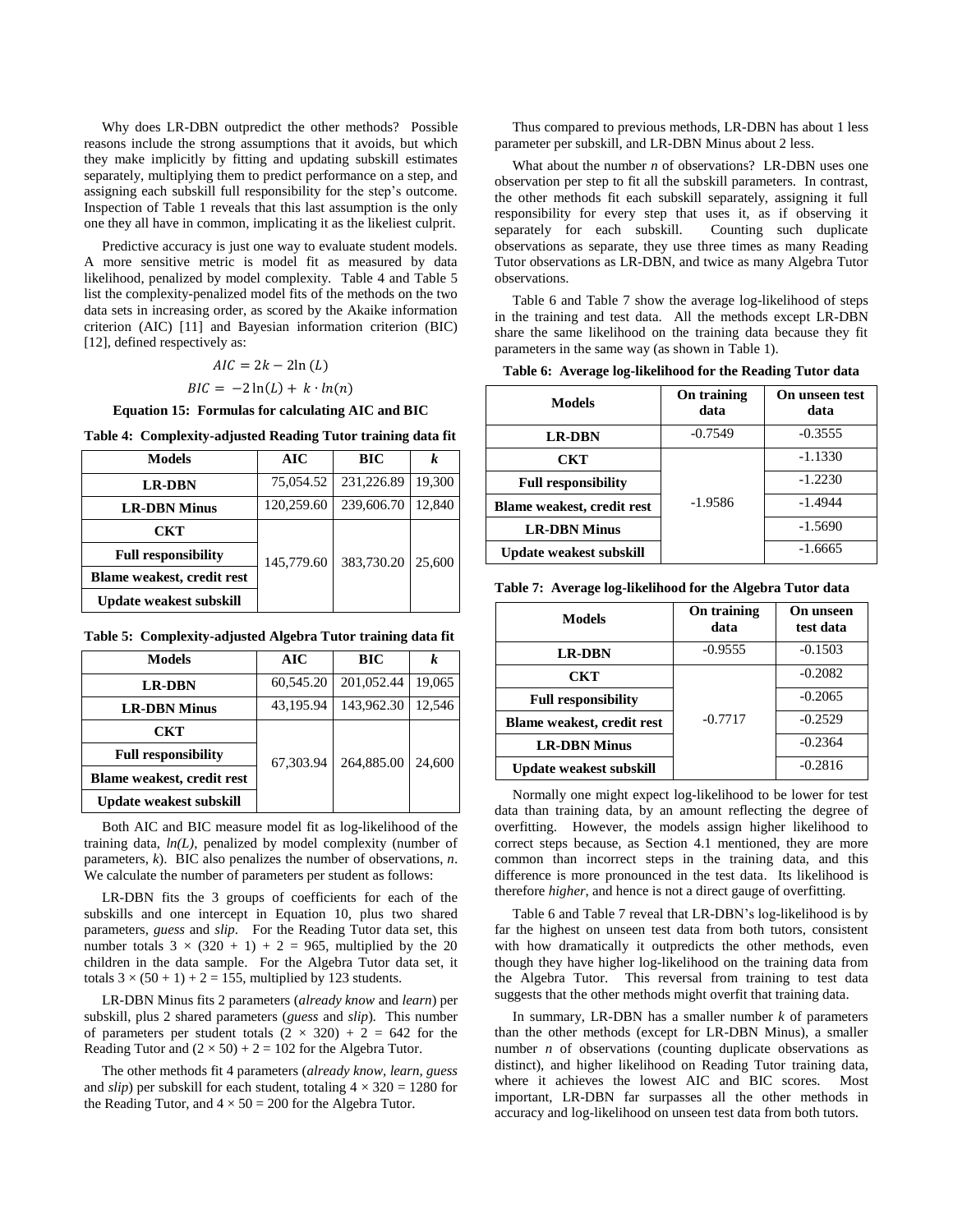# **5. IMPLEMENTATION**

To make LR-DBN publicly available<sup>1</sup>, we added it to the Bayes Net Toolkit for Student Modeling (BNT-SM) [\[13\]](#page-7-12). BNT-SM inputs a data set and a DBN student model (not only the simple one used in standard knowledge tracing), specified in XML. It generates and executes BNT code to train and test the model, and outputs Excel files containing the parameter estimates and inference results. BNT is an open-source Matlab package<sup>2</sup> that supports many learning and inference algorithms for both static and dynamic Bayes models. BNT-SM hides most of the BNT coding details, freeing users to focus on constructing the student models rather than on programming them.

Using BNT-SM consists of four phases [\[13\]](#page-7-12):

- 1. Specify the data source in an XML specification.
- 2. Specify the DBN structure in XML.
- 3. Specify and initialize parameters in XML.
- 4. Call RunBnet.m in Matlab.

To fit LR-DBN on the Reading Tutor data with 320 subskills, we specify the structure shown in Figure 2 to BNT-SM in XML, as shown in the APPENDIX.

# **6. CONCLUSIONS**

This paper makes multiple contributions to knowledge tracing:

First, we present a framework to characterize previous and new methods for tracing multiple subskills by how they (1) model knowledge tracing, (2) fit its parameters, (3) predict performance, and (4) update subskill estimates.

Second, we use data sets from reading and algebra tutors to compare LR-DBN against previous methods in terms of AIC, BIC, and predictive accuracy on unseen data, and show that LR-DBN performs significantly better on both data sets on all three metrics, cutting the best previous prediction error rate in half.

Third, we introduce the hybrid LR-DBN Minus method, which fits the same standard KT model as previous methods, but uses logistic regression to predict student performance.

Fourth, by comparing LR-DBN Minus to LR-DBN, we show that using logistic regression to predict performance suffices to beat previous methods, but that using logistic regression EM to jointly estimate subskills accounts for most of LR-DBN's superior performance.

Finally, in order to amplify the impact of this work, we have made LR-DBN publicly available and easy to extend to other student modeling with dynamic Bayes nets, by incorporating it into the latest version of the BNT-SM student modeling toolkit [\[13\]](#page-7-12) used in previous studies of knowledge tracing [\[e.g., 14\]](#page-7-13).

This work has several limitations for future work to address.

First, LR-DBN has so far been applied just to simple knowledge tracing of multiple subskills, but it can apply to any DBN. Future work could use LR-DBN to improve other DBN student models, for example to measure more accurately the scaffolding and learning effects of tutor help [\[14\]](#page-7-13).

Second, LR-DBN needs 5.5 hours on average per student to fit and update; the other methods take less than 1 hour to fit a single set of parameters for all the students and subskills, and 2-5

 $\overline{a}$ 

minutes to update. Future work may train LR-DBN faster or develop other methods that are faster to train. Such work might adapt two previous types of cognitive diagnosis models that operate on static data and have statistical learning algorithms, both EM and MCMC [\[15\]](#page-7-14). NIDA (Noisy Inputs, Deterministic "And" gate) models [\[16\]](#page-7-15) resemble CKT because it applies *guess* and *slip* to individual subskills before combining them conjunctively. DINA (Deterministic Inputs, Noisy "And" gate) models [\[17\]](#page-7-16) resemble LR-DBN because it combines subskills (with logistic regression) before applying *guess* and *slip* to the resulting knowledge state. Extending either type of model to apply to knowledge tracing may improve LR-DBN itself.

Finally, although LR-DBN traces multiple subskills better than previous methods, it (like them) must be told which steps use which subskills. Future work may infer this information automatically [\[18\]](#page-7-17).

## **ACKNOWLEDGMENTS**

This work was supported by the Institute of Education Sciences, U.S. Department of Education, through Grant R305A080628 to Carnegie Mellon University. The opinions expressed are those of the authors and do not necessarily represent the views of the Institute or U.S. Department of Education. We thank Ken Koedinger for his CKT implementation and algebra tutor data, and children, schools, and LISTENers for our Reading Tutor data.

<sup>&</sup>lt;sup>1</sup> A[t http://www.cs.cmu.edu/~listen/BNT-SM](http://www.cs.cmu.edu/~listen/BNT-SM)

<sup>2</sup> A[t http://code.google.com/p/bnt](http://code.google.com/p/bnt)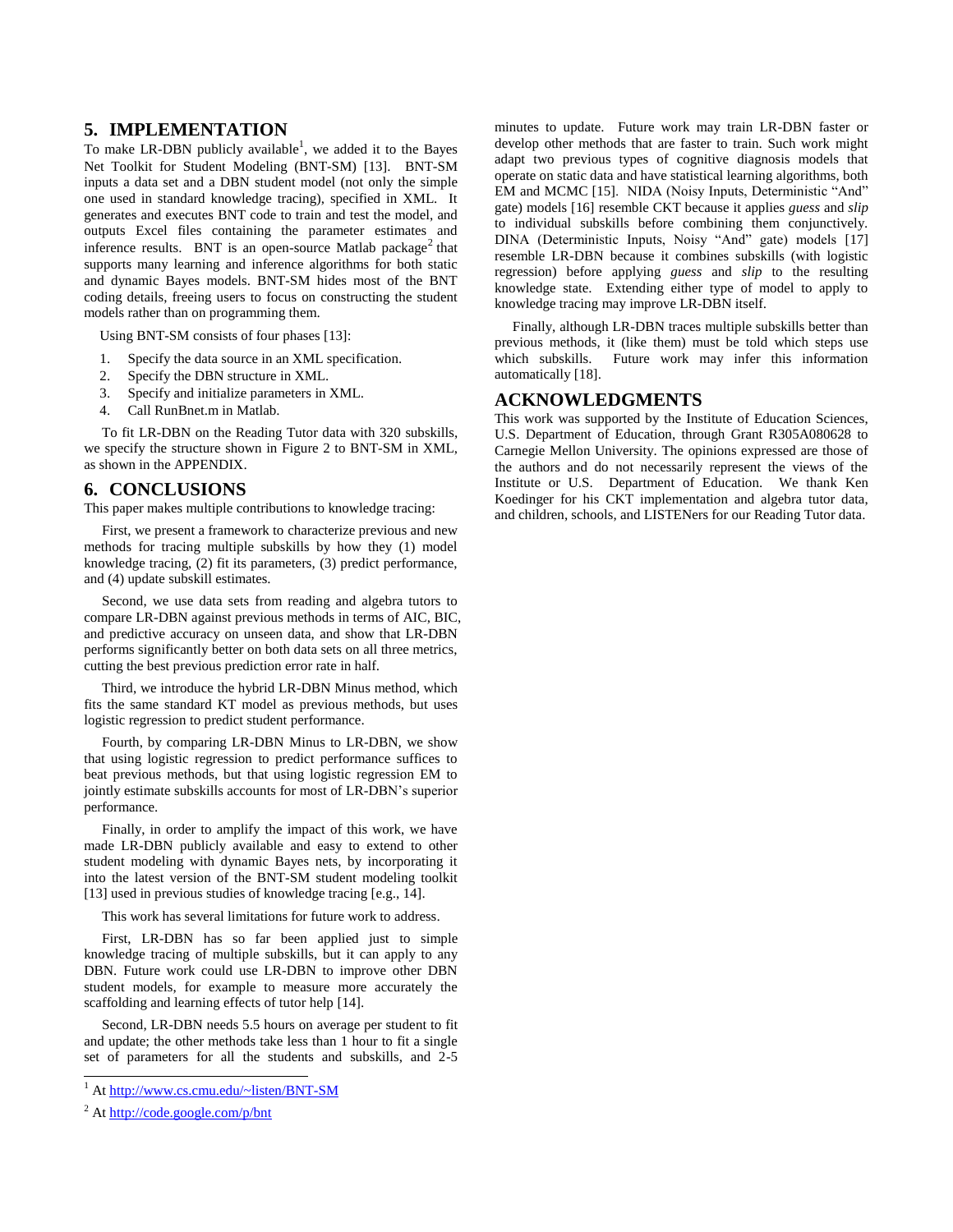# **APPENDIX**

To use LR-DBN in BNT-SM, we first specify its data source:

*<multi\_subskill>yes</multi\_subskill>*

*<input>*

*<evidence\_train>evidence.train.xls</evidence\_train> <evidence\_test>evidence.test.xls</evidence\_test> </input>*

*<output>*

*<param\_table>param\_table.xls</param\_table> <inference\_result>inference\_result.xls</inference\_result> <inference\_result\_header>inference\_result.xls</inference\_re sult\_header> <log>log.txt</log>*

*</output>*

To add logistic regression to standard knowledge tracing, we represent the *320* subskills as a single *multi* node *kc*, which transits to the latent node *knowledge* within a step. The hidden state of *knowledge* transits both to the output *fluent* within the current step and to the *knowledge* state at the next step:

*<nodes>*

*<node> <id>1</id> <name>kc</name> <type>multi</type> <values>320</values> <latent>no</latent> <prefix\_field>kc</prefix\_field> <within> <transition>knowledge</transition> </within> <between></between> </node> <node> <id>2</id> <name>knowledge</name> <type>discrete</type> <values>2</values> <latent>yes</latent> <field> knowledge</field> <within> <transition>fluent</transition> </within> <between> <transition>knowledge</transition> </between> </node> <node> <id>3</id> <name>fluent</name> <type>discrete</type> <values>2</values> <latent>no</latent> <field>fluent</field> <within></within> <between></between> </node> </nodes>*

to have a multinomial logit function, and the output node *fluent* to have a simple *discrete* conditional probability table, with random initial parameter values in LR-DBN's EM fitting algorithm:

```
<eclasses>
<eclass>
      <id>1</id>
      <formula>P1(kc)</formula>
      <type>root</type>
</eclass>
<eclass>
      <id>2</id>
      <formula>P2(knowledge </formula>
      <type>softmax</type>
      <cpd>
               <eq>P2(T)</eq>
               <init>rand</init>
               <param>L0</param>
               <eq>P2(F)</eq>
                <init>1-P1(T)</init>
               <param>null</param>
      </cpd>
</eclass>
<eclass>
      <id>3</id>
      <formula>P3(fluent| knowledge </formula>
      <type>discrete</type>
      <cpd>
               <eq>P3(T|F</eq>
                <init>rand</init>
               <param>guess</param>
               <eq>P3(F|T)</eq>
                <init>rand</init>
               <param>slip</param>
               <eq>P3(F|F)</eq>
                <init>1-P3(T|F)</init>
               <param>null</param>
               <eq>P3(T|T)</eq>
                <init>1-P3(F|T)</init>
               <param>null</param>
      </cpd>
</eclass>
<eclass>
      <id>4</id>
      <formula>P4(knowledge| knowledge)</formula>
      <type>softmax</type>
      <cpd>
               <eq>P4(T|F </eq>
               <init>rand</init>
               <param>learn</param>
               <eq>P4(F|T)</eq>
               <init>rand</init>
               <param>forget</param>
               <eq>P4(F|F </eq>
               <init>1-P4(T|F)</init>
               <param>null</param>
               <eq>P4(T|T)</eq>
               <init>1-P4(F|T)</init>
               <param>null</param>
      </cpd>
```
Then we define and set initial values of the LR-DBN parameters. We specify the input node *kc* as *root* to have no parents and no parameters, the latent node *knowledge* as *softmax*

*</eclass> </eclasses>*